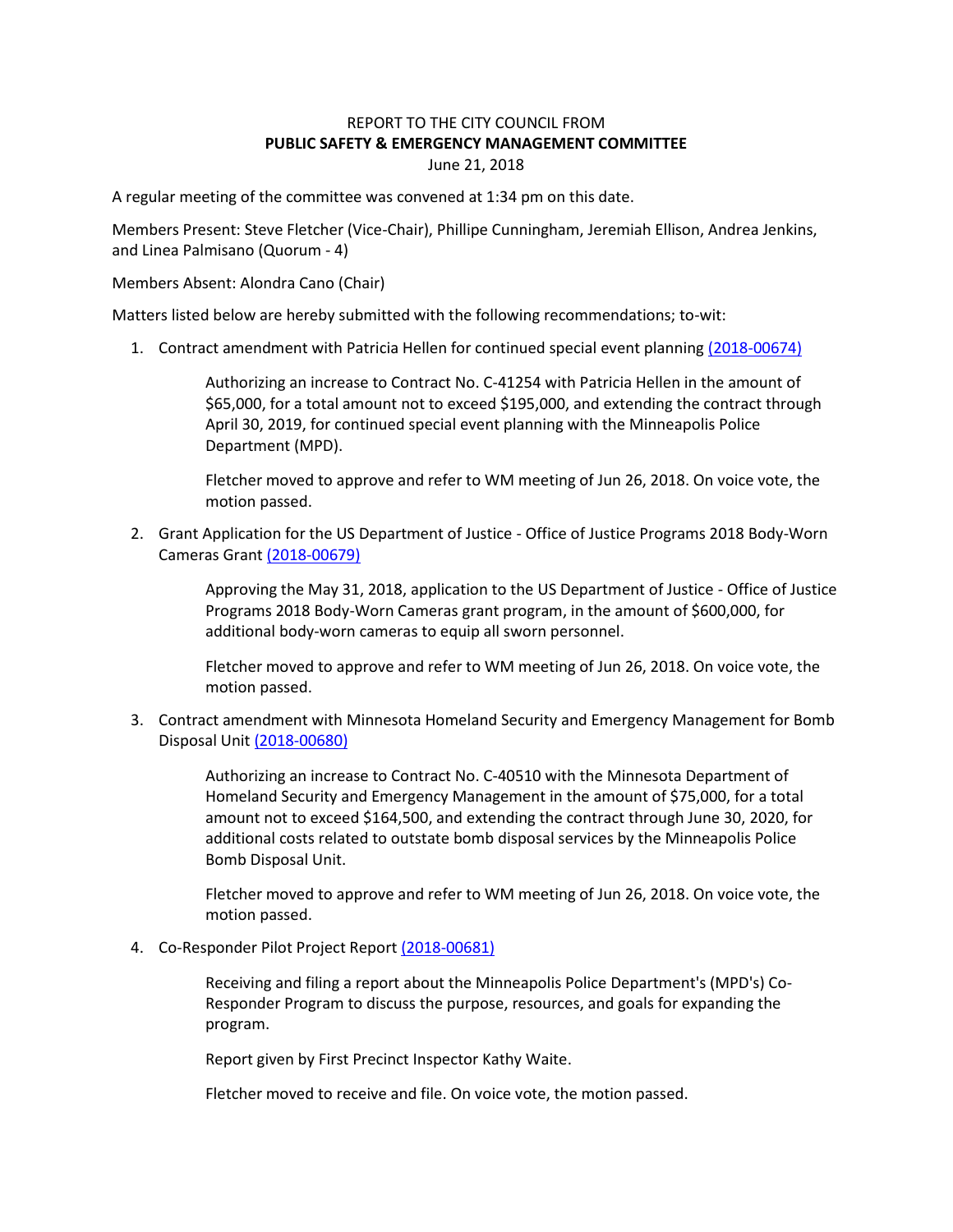5. Status report on Ketamine us[e \(2018-00754\)](https://lims.minneapolismn.gov/File/2018-00754)

Receiving and filing a status report on the response by the Minneapolis Police Department (MPD) to the draft report on use of ketamine prepared by the Office of Police Conduct Review (OPCR).

Fletcher moved to allow a public comment period of up to 30 minutes. On a voice vote, the motion passed.

Fletcher opened the public comment period.

The following persons spoke:

- 1. Michelle Gross, 4200 Cedar Ave, Minneapolis
- 2. Dave Bicking, 4200 Cedar Ave, Minneapolis
- 3. Tamara Russell, 4200 Cedar Ave, Minneapolis
- 4. Loretta VanPelt, Minneapolis
- 5. Keith McCarron, 4321 1st N, Minneapolis
- 6. Kathy Czech, 1313 44th Ave #204, Minneapolis
- 7. Minister Toya Woodland, 9143 Olson Memorial Highway, Minneapolis
- 8. Marice Floyd, Minneapolis
- 9. Curtis Avent, 530 Jenks, Minneapolis
- 10. Maddie Harrison, 3201 32nd Ave, Minneapolis

Council Member Cunningham moved for additional time when the 30 minutes expired. On a voice vote, the motion passed.

The following persons spoke:

- 11. Mollie Wetherall, 1823 13th Ave S, Minneapolis
- 12. Nekima Levy-Pounds, Minneapolis
- 13. Linda Ji, 10530 Pinnacle Way, Woodbury
- 14. Jeff Lakala, St. Paul

Fletcher closed the public comment period.

Report given by Velma Korbel, Director of Civil Rights, and Deputy Chief Halvorson, Minneapolis Police Department. Deputy Chief Halvorson also read a statement from Chief Medaria Arradondo, available in the attachments section of File No. [\(2018-00754\).](https://lims.minneapolismn.gov/File/2018-00754)